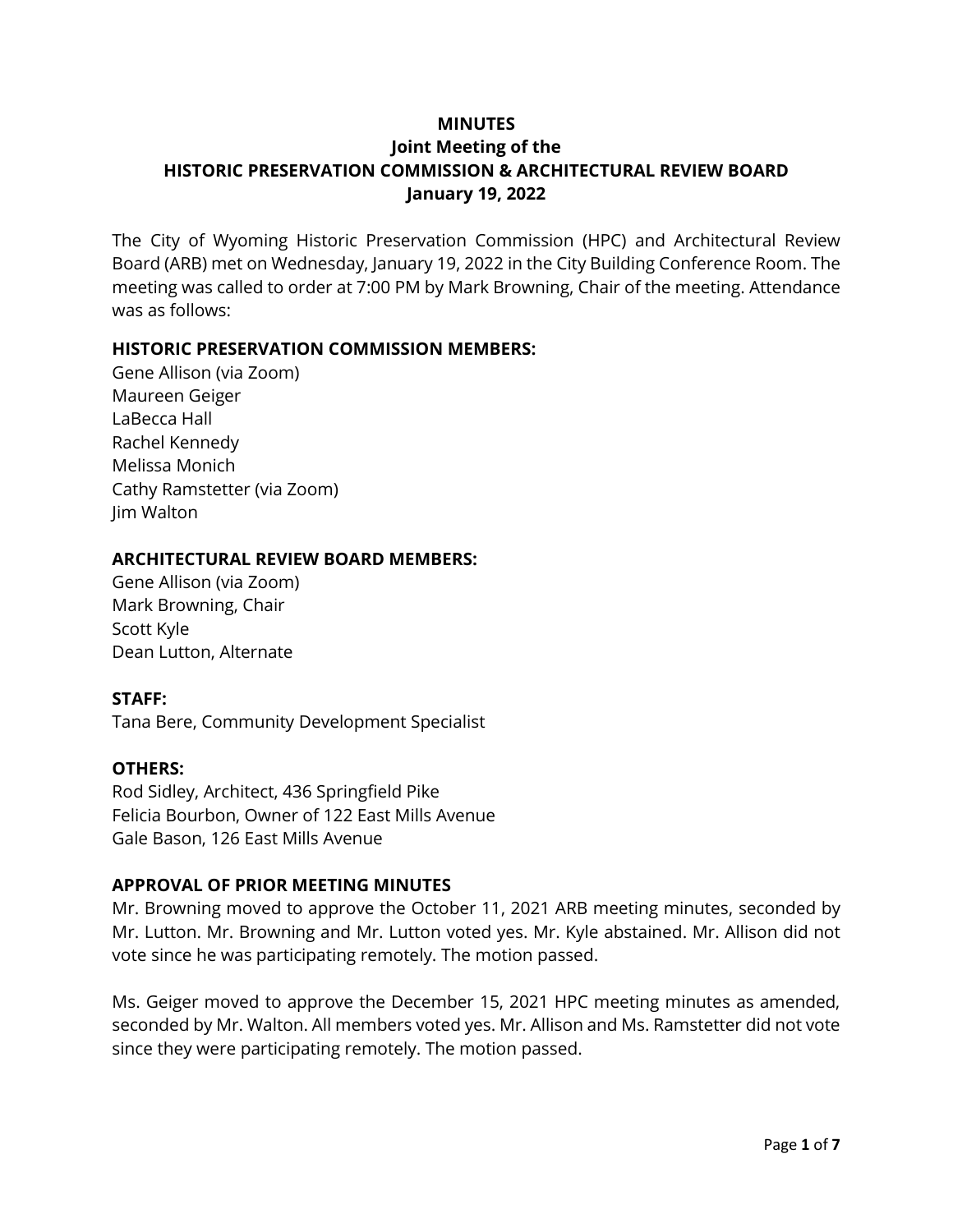# **122 EAST MILLS AVENUE: APPLICATION TO CONSTRUCT AN ATTACHED TWO-CAR GARAGE LOCATED IN THE VILLAGE HISTORIC DISTRICT**

Ms. Bere introduced the request which is to demolish the detached one-car garage and construct an attached two-car garage. The property is located in the Village Historic District and is classified as a contributing property to the District. The home was constructed in 1890 and is an outstanding example of late Victorian architecture with Queen Anne influence. It is located on a wooded street comprised of similar scale but mixed period architecture. Its sister house is located next door at 126 East Mills Avenue. The Inventory Form references an old one-car garage to the right rear of the house. The Inventory Form does not provide additional information on the garage.

Mr. Browning asked if the applicants received a variance for this project. Ms. Bere said they were granted a side yard setback variance by the Board of Zoning Appeals (BZA) at their December 14, 2021 meeting. The proposed garage is roughly 1'6" from the east property line. A detached garage is held to a 5' minimum setback from the side and rear property lines, and 5' from the house. Mr. Browning asked what the discussion was at the BZA hearing and said it appeared the existing garage met the setback requirements. Ms. Bere explained the main reasons for the request was that the neighbor to the east and most impacted by this project was in support, and the other alternatives would diminish the series of unobstructed backyards. The variance was approved by a 2-1 vote.

Ms. Bere said she received one comment on the Historic Review application from Charles and Julia Schartung at 127 East Mills Avenue. She read their comment into the record as follows: "We were primarily concerned about the setback and appearance of the garage. The replacement garage looks to be generally in the same place as the original garage and the appearance looks to be consistent with the rest of the house. As long as the final construction looks the same as the drawings, we don't see any problems with the garage. However, we do live across the street and our angled view will not be impacted much by these changes. We would encourage the homeowners to plant a replacement tree somewhere on the property as there's an evergreen that will be likely taken down if the garage is built".

Mr. Sidley added that the garage is too small to park a modern car and it is in very poor condition. There is no doubt the existing garage should to be demolished.

Mr. Allison commented on some of the technical aspects of the design. He said he believes the proximity of the garage to the property line means the wall has to be one-hour fire rated, and he does not know how the soffit, gutter, and edge of the roof can meet that rating. Assuming it is 2x4 framing construction, it does not appear the front right corner of the garage is structurally sound enough to brace that portion. The front design would likely have to change to meet the Building Code. Based on the dimensions of the garage, a second car could not be accessed if there was another car parked in the garage and questioned its functionality. Mr. Sidley confirmed the joint on the side of the garage door would need to be reinforced and the one-hour rating with the gutters and soffits can be met. He said there is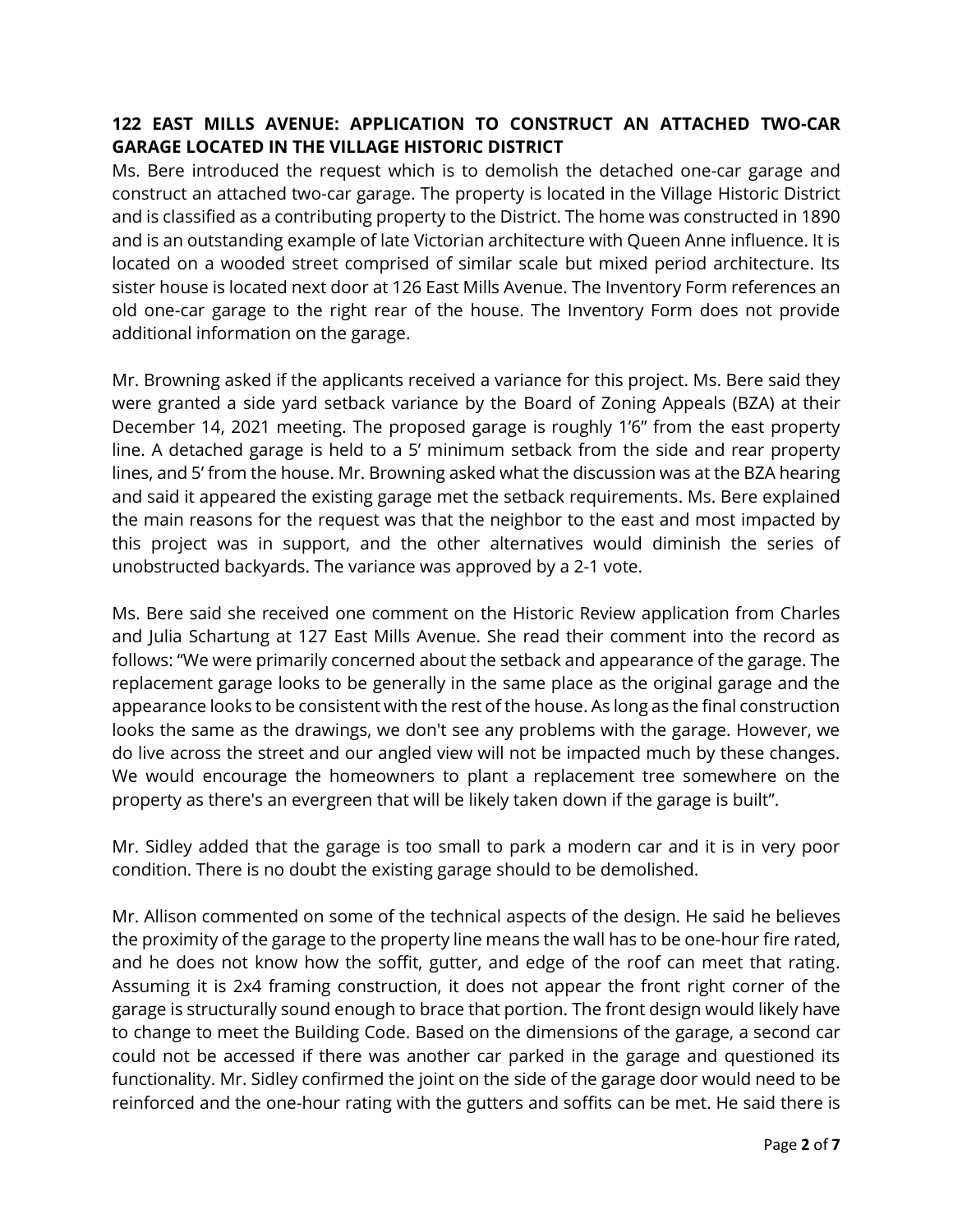not room to make the garage any wider to better accommodate two cars. Mr. Lutton questioned the function of the garage door at the right wall and how put it on a track if there is not a return. Once they get into the details, they will need a return and the design will have to be modified.

Mr. Browning said the height of the garage seems tall and asked if there is storage space above. Mr. Sidley said there is no space above the garage and it is challenging to do a onestory addition to a two-story house. The garage height was designed to keep a reasonable scale and tied into the eaves in the back. Mr. Kyle stated he did not have any issues with the height of the garage compared to the rest of the building.

Mr. Lutton referenced the Historic Review of 18 Wyoming Avenue which had ample discussion regarding if it was appropriate for the garage to be attached or detached to the house. The design was revised to make the garage appear detached and only connected to the house by a breezeway. The same line of thinking in regards to maintaining the historic integrity of the house should be applied to this application. Mr. Browning added that during the review of 18 Wyoming Avenue their biggest concern was the location of the garage and it being located too far forward. The review resulted in the applicant redesigning the project and pushing the garage back considerably. Mr. Kyle stated that garages should not only be detached but located to the rear of the house from a historic standpoint.

Ms. Ramstetter asked what the biggest issues from a historical perspective are. Mr. Browning said he has an issue with the building located nearly on the property line and that the adjacent house is in such close proximity. This almost creates a wall visually from the street. He would prefer the garage moved to the rear. Mr. Lutton added the neighbor to the east has a double lot with a large detached garage, and the neighbor to the west has an attached carport. The subject lot is narrower than the adjacent lots. Ms. Ramstetter stated they are small lots, the neighbor to the east has not voiced any concerns, and the BZA has approved the side yard variance. Mr. Sidley shared the neighbor to the east, Ms. Bason, gave strong support at the BZA hearing and is opposed to a detached garage located in the rear yard.

Ms. Kennedy said that when she reviewed the *Design Guidelines for Historic Properties*, on page 12 it references general design standards. There are two guidelines of particular importance. The second guideline states that "The historic character of the property will be retained and preserved. The removal of distinctive materials or alteration of features, spaces, and spatial relationships that characterize a property will be avoided". The ninth guideline states that "New additions, exterior alterations, or related new construction will not destroy historic materials, features, or spatial relationships that characterize the property. The new work shall be differentiated from the old and will be compatible with the historic materials, features, size, scale and proportion, and massing to protect the integrity of the property and its environment". She said the significant change in the spatial relationship between 122 and 126 East Mills Avenue should be a concern. She understands that the current neighbor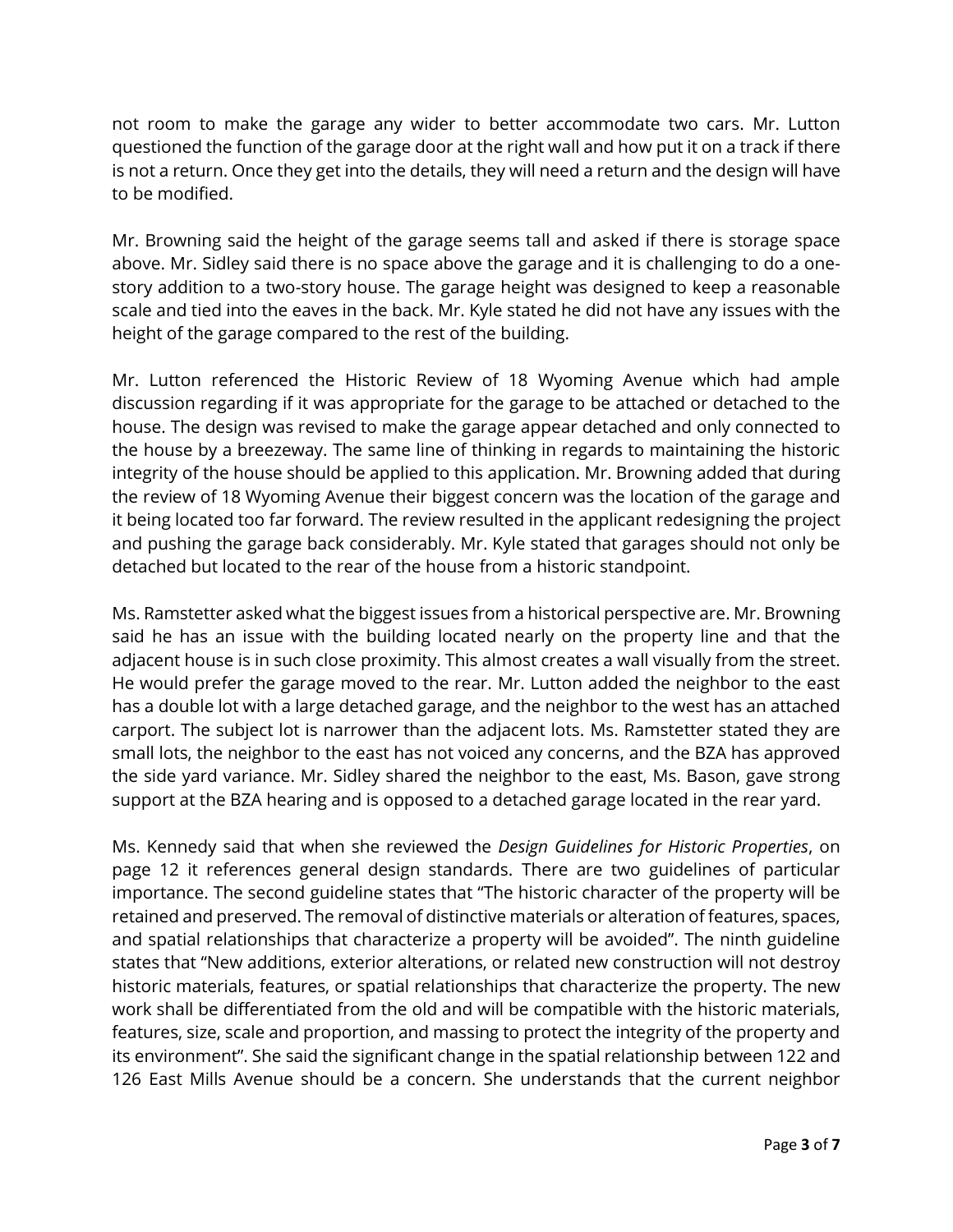supports the project but their purpose is to preserve the historic district which looks beyond the current residents.

Ms. Kennedy said that although the garage does not have historical significance, it appears the addition does not meet guideline nine referenced above. She asked Mr. Sidley to explain how this design guideline is met. He said they are not removing any distinctive features from the façade of the house, and there are no defining characteristics in the rear portion. The proposed garage addition would be attached to a previous rear addition. Ms. Kennedy asked how the new work is differentiated and compatible with the existing building. Mr. Sidley stated there is no way to do that and it is either going to look compatible with the building as it should or it is going to look like a modern addition to a historic building. The garage materials will consist of fiber cement siding and in every way try to mimic the materials on the house.

Ms. Kennedy asked if the proposed addition is only attached to the previous rear addition. Mr. Sidley said only the roof will be attached to the house. Mr. Kyle responded that a third of the garage attaches to the side of the existing house and it is not just the roof structure. Ms. Monich asked if they differentiate between attached to original house or the subsequent addition. Mr. Kyle said that technically the entire house is considered historic. Mr. Lutton added that the addition is to the rear of the house and did not change how it presents from the street.

Ms. Geiger asked Ms. Bourbon if she thought about what happens if hypothetically a tree needs to be cut down and there is no way for equipment to access the backyard. There would be 1.5' between her property and the proposed garage, and it also appears there is little room along the west property line. Ms. Bourbon said would access her backyard by encroaching on the neighboring properties. In the last 28 years, she has not had an issue with accessing the rear of her property and it is currently tight because of the existing tree. Mr. Lutton said there is a reason for spacing between the property line and the house.

Mr. Lutton referenced page 38 of the *Design Guidelines for Historic Properties*, which says that "The setback and spacing of houses in Wyoming is controlled by the Zoning Code. New construction and additions, including coverage of the rear yard, should be compatible in scale with other houses on the block". He believes the BZA should not have granted the variance and there is a reason for the minimum setback requirements. The size and scale of the neighborhood is not one which has continuous buildings and zero lot lines. It is unfortunate the house is on a narrower lot than the houses on either side and cannot fit an attached two-car garage.

Ms. Kennedy said she thought part of the reasoning the BZA granted the variance is because another configuration would block the views to the backyards. The neighboring garage is setback further into their rear yard so it seems it would be feasible to move this garage back. If the goal is having a two-car garage it makes the most sense to push it back unless the main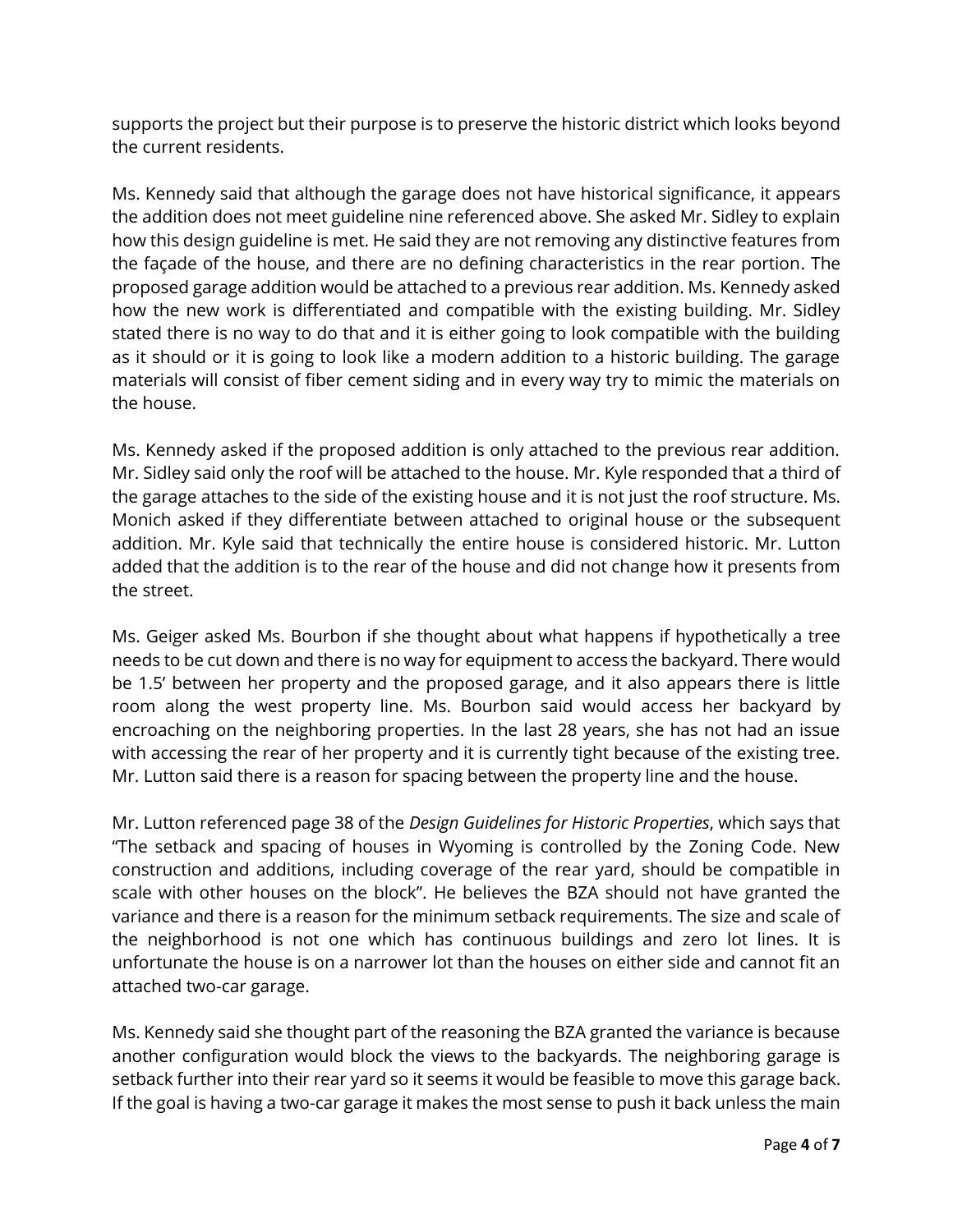priority is for it to be attached. The members agreed that if it was placed in the rear yard then it could easily meet the Zoning Code. Mr. Sidley said when they went to the BZA they presented different options, including a detached garage in the rear yard. The problem with that design, from the point of view of the owner and abutting neighbors, is that an unobstructed series of backyards become obstructed. Ms. Bere added that fences do not require Historic Review and only have to meet the zoning requirements.

Ms. Ramstetter stated that the BZA has already approved the variance to allow the addition close to the property line. The HPC and ARB are meeting to consider the current design and does not understand why the BZA approval is still being discussed. Ms. Kennedy clarified that her concern is about the garage being an attachment and the spatial relationship that is addressed in the Design Guidelines. Additionally, allowing the garage as proposed would create a façade that is almost the full width of the property which is not compatible with the other houses on the block. Mr. Browning added he believes the spatial relationship is the biggest issue. Although the BZA granted the variance, Historic Review considers the application separately.

Ms. Hall asked if the purpose is to have a two-car garage or a useable garage. Ms. Bourbon said the proposed garage is set back quite a bit and it is uphill from the street. The existing garage looks bad and is not in proportion to the house. The new garage will be a substantial improvement which will not affect the charm of their house or its sister house. The members questioned if the house is currently contributing or noncontributing. Ms. Bere confirmed the property is classified as contributing to the Village Historic District.

Mr. Allison asked why Mr. Sidley is matching the garage to the house when the Design Guidelines clearly state that the new design should be similar to but should not try to match the existing house. Mr. Sidley completed garage project at 27 East Mills Avenue and it does not match the existing house. Mr. Sidley said the house at 27 East Mills Avenue was constructed of brick made locally and matching them would be nearly impossible. He does not agree with the recommendation that a new design should not match the existing and in the long run it is a mistake. Mr. Browning said he suspected the materials could be the same but there will still be some differences.

Mr. Lutton referred back to page 38 of the *Design Guidelines for Historic Properties* which states "New construction should be oriented toward and compatible with the streetscape. Additions should be located to the rear of the original structure when practical. A side yard should be as wide as those of other houses on the particular block". He said the proposed design is going from property line to property line and that is not the rhythm, repetition, or scale of the historic neighborhood. The design, materials, and proportions are fine but the lot is too narrow for this addition. Mr. Sidley said they are trying to live in the present and have what neighboring properties have. Ms. Bourbon said the addition is behind her house. When viewing from the street, the space between the addition to the neighboring house does not look unproportionable because the planes are far from each other. Mr. Lutton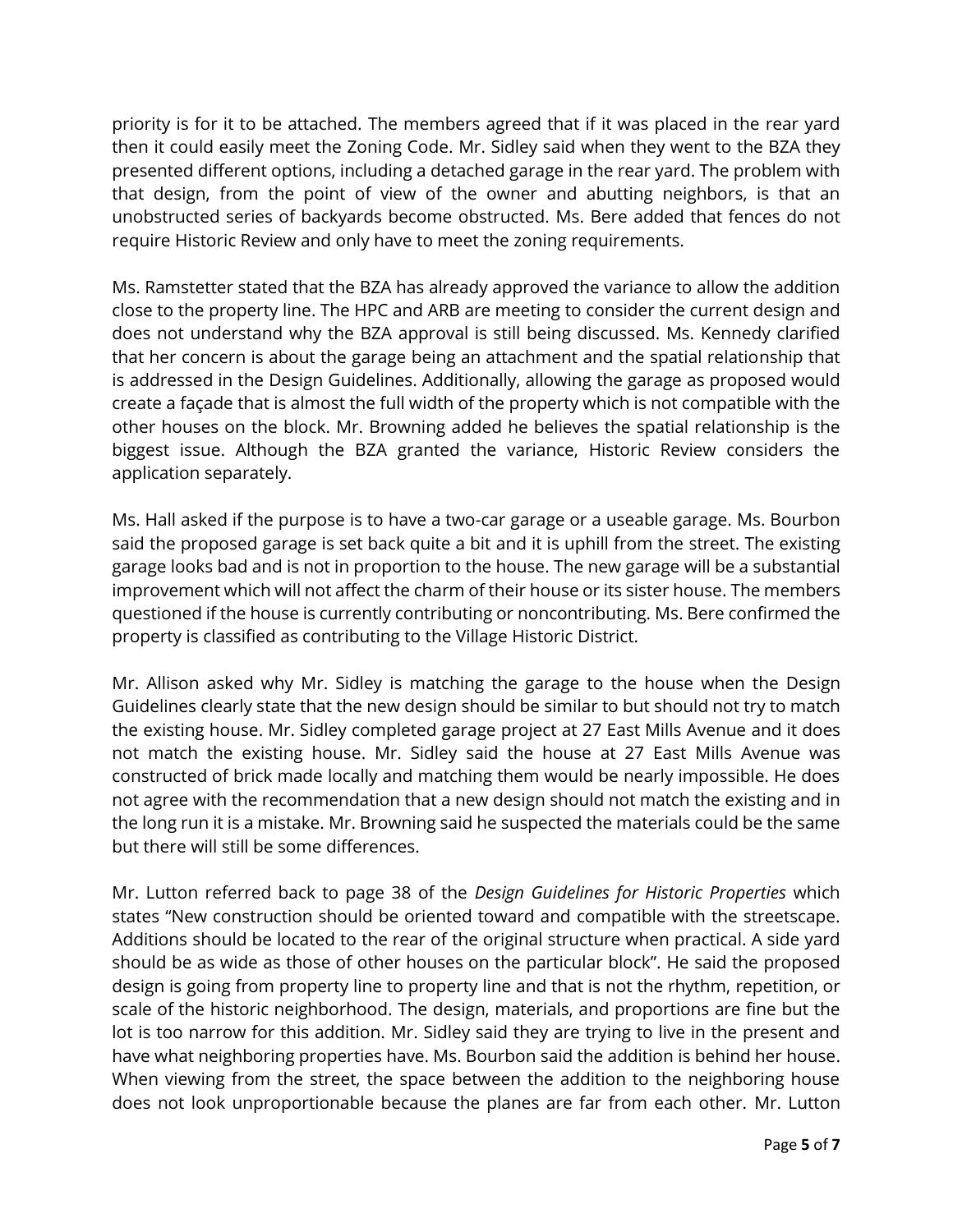responded that there will no longer be a gap between the house and garage which does change how it presents from the street. Ms. Bourbon said the large pine tree will be removed and will add more visibility between properties.

Ms. Hall asked that if the review is about enhancing the home and doing right by the homeowner, why is everyone so caught up on the details. If the neighbors on either side believe the project will enhance the home and from the street it will be an improvement from the dilapidated garage, it cannot be a negative. Mr. Kyle said that the argument of something is going to fall down so we will build something bigger and better is not necessarily sound reasoning when considering the guidelines in place. He does not have any problem with the architecture but two buildings so close to each other is inconsistent with the rest of the neighborhood.

Mr. Browning stated that the charge of the ARB is greater than if the property owners or neighbors like the design; they need to look at whether it is a positive or negative for the neighborhood and the historic district. There are a few reasons why he cannot support this project. The proximity is too close to the adjacent property and would have a negative impact. Additionally, the applicants presented their preferred concept but there are other options for the placement and size of a garage which would meet zoning and the design guidelines. He has no concerns with the design from an architectural standpoint but rather with the proximity. Ms. Kennedy agreed there are better options from the historic standpoint for the size and placement of a garage.

Mr. Allison said he shares Mr. Browning's comments and is concerned about the scale. He asked if the plans had been shared with the Fire Department prior to the BZA hearing. Ms. Bere explained that residential plans are not typically shared with the Fire Department. They are reviewed for compliance with the Residential Code of Ohio. Mr. Allison is concerned about the proximity to the adjacent house and would like input from the Fire Department from a safety perspective. Ms. Bason stated she believes having a two-car garage would enhance the house and therefore enhance her property. It is unfortunate the houses are so close to each other but she has no windows on that side of her house and is in support of the project.

Mr. Allison said on the elevation it appears the garage hipped roof is taller than the one on the front of the house. He wondered if Mr. Sidley used the scale of the gable on the front of the house and put it on the garage, if it would not diminish the overall height and decrease the mass and visibility. He said since fire rating will be required for the east wall of the garage and the garage door needs to be shifted to the left, those changes to the design would require it to come back to the HPC and ARB.

Ms. Bere reminded the members that the recent amendments to Chapter 1336 allows the joint HPC and ARB to decide on this request. Only total demolitions require a recommendation from the HPC and ARB and a decision from City Council. She explained that